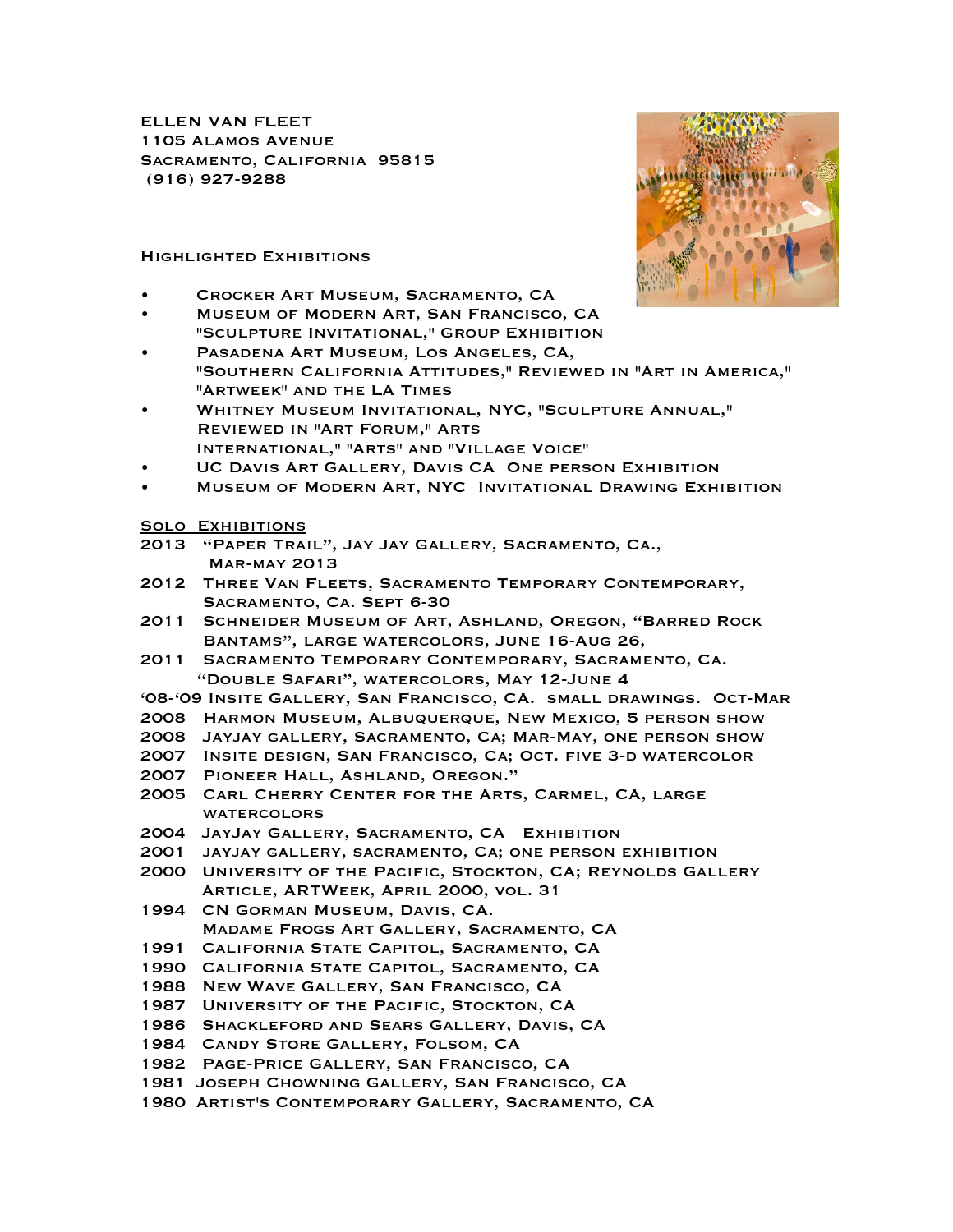College of the Redwoods, Fortuna, CA 1979 Pence Gallery, Davis, CA 1977 California State University, Sacramento, CA. Reviewed in **ARTWEEK** 1970 Studio Event and Installation, Crosby St, NYC, "Glaciers & Avalanches" 1967 University of California, Davis, CA Large installation **GROUP EXHIBITIONS** 2011 JAYJAY GALLERY, SACRAMENTO, CA; "10TH ANNIVERSARY" JAN-FEB 2010 JayJay Gallery, Sacramento, Ca ,gallery artists Nov-Dec 2009 Pence Gallery, Davis, Ca; "Geo-Morph" Sept 25-Nov 15 2009 JayJay Gallery, Sacramento, CA; Gallery Artists' group show. 2007 JayJay Gallery, Sacramento, Ca; Large watercolor in annex 2006 Artweek, article; "Major Drawings" by Peter Frank, April "06 2006 Smud Gallery, Sacramento, Ca. "Six Friends" 2006 Richard Nelson Gallery, Davis, Ca; "Flatlanders 2003 University of California, Davis Memorial Union Art Gallery, "Core" JayJay Gallery, Sacramento, CA Encina Art Gallery, Sacramento, CA 2001 JayJay Gallery, Sacramento, CA 2000-2007 San Francisco Museum of Modern Art Rental Gallery, S.F., CA 1999 Haggin Museum, Stockton, CA: "Picturing California's Other Landscape; the Great Central Valley," exhibition and book. Mad River Post, San Francisco, CA 1994 Weintraub Hunter Gallery, Sacramento, CA; two person Art Museum, Northern Arizona University., Flagstaff, AZ 1991 Center for Creative Studies, Orangevale, CA; two person 1988 American River College, Sacramento, CA; two person 1986 San Francisco Museum of Modern Art Rental Gallery, S.F., CA 1985 San Diego Union, The Arts, by Robert L. Pincus, Dec. 8, 1985 Effie Yeaw Interpretive Center, Sacramento, CA The Heights Gallery, Sacramento, CA, two person 1984 Effie Yeaw Interpretive Center, Sacramento, CA Jennifer Pauls Gallery, Sacramento, CA 1984 Robert Else Gallery, CSUS, Sacramento, CA Rutger's University, New Jersey, Small Works National; Reviewed in ARTWeek, January, 1984 1983 York Public Library, New York, N.Y.; acquisition of Ellen Van Fleet Gallops Off, a 26 minute broadcast quality videotape 1982 Zaner Gallery, Rochester, N.Y. Evans-Poirier Gallery, Sacramento, CA 1981 Jennifer Pauls Gallery, Sacramento, CA; two person 1979 Kathryn Markel Gallery, New York, N.Y. Fashion Moda, Bronx, New York Traveling Exhibition, Artist's Books, USA 1978 420 West Broadway, New York, N.Y.; installation and performance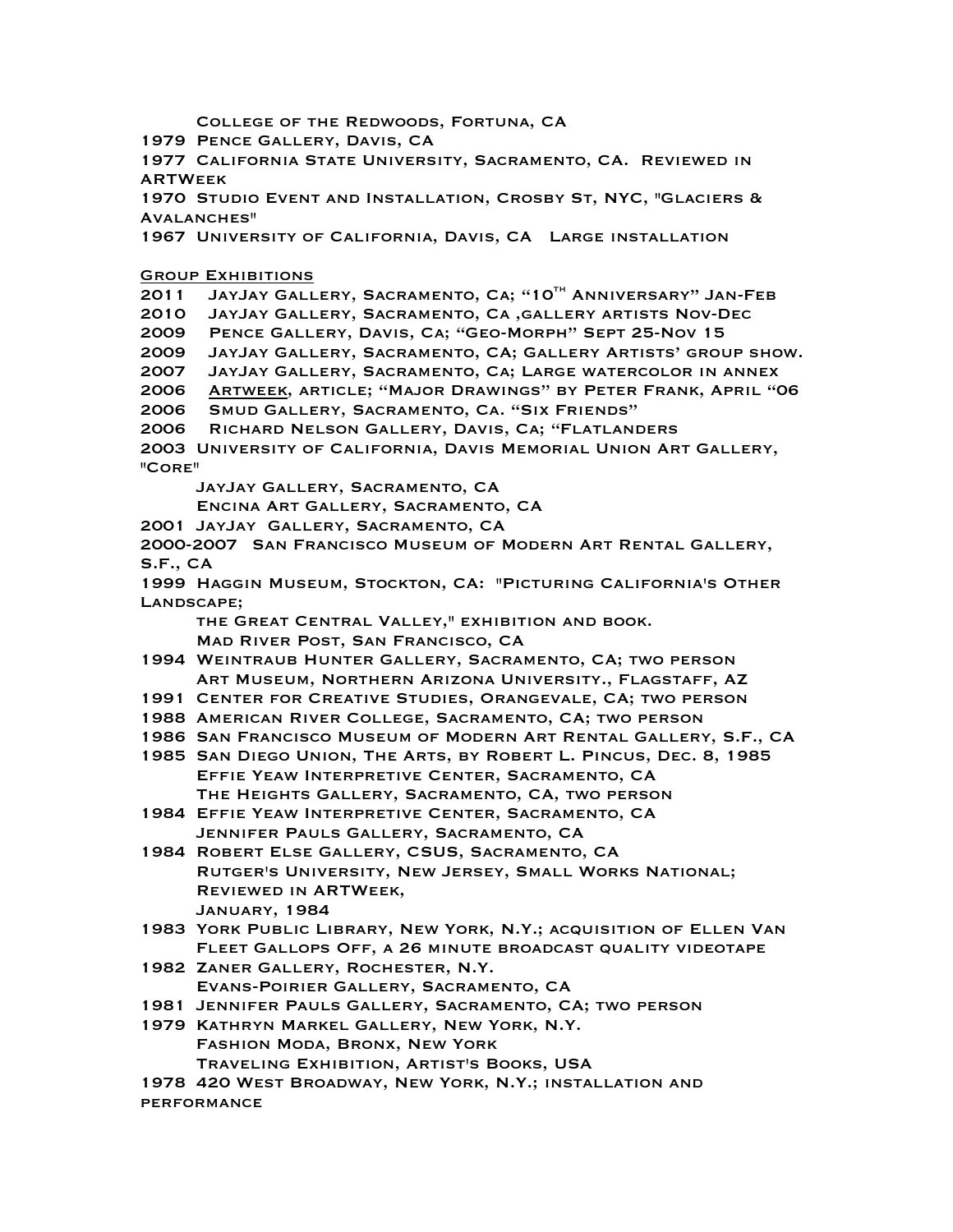La Jolla Museum, La Jolla, CA; Recent Acquisitions Arts Magazine; "Towards a History of California Performance" by Moira Roth 1977 University of California, San Diego, CA; lecture and performance University of California, San Diego, CA; Artist's Books Mills College Gallery, Oakland, CA; Book Works Holly Solomon Gallery, NYC 1976 Richard Bellamy Gallery, NYC Gemini G.E.L., Los Angeles, CA; collaboration in book and papermaking New School for Social Research, NYC, International Women's Arts Festival, traveling exhibition and publication 1975 Angeles Institute of Contemporary Art, L.A., CA La Jolla Museum, La Jolla, CA, Performance and Lecture Annonymous Was A Woman; group exhibition and book. Produced by California Institute of the Arts 1973 National Institute for Design, Ahmadabad, India. Exhibit of sculpture, collage and drawing 1972 Contemporary Arts Museum, Houston, TX; 3 month opening exhibition; showed large installation, New York City Animal Levels using live animals. Reviewed in Art in America 1971 Richmond Art Museum, Richmond, CA, California Girls. Reviewed in Avalanche magazine. California State University, Los Angeles, CA; exhibition with Ida Applebroog. Reviewed in Los Angeles Times Noah Goldowsky Gallery, NYC Paula Cooper Gallery, NYC. 1970 Noah Goldowsky Gallery, NYC Paula Cooper Gallery, NYC 1969 Installed and performed a series of Street Works with other artists on individual street locations in NYC. Reviewed in Art News and The Village Voice. Weatherspoon Art Gallery, North Carolina. Art Works on Paper. Cloisonne Exhibition, Jewels by workmasters of Robert Kulicke, NYC. Reviewed in New York Times and American Crafts. 1968 UC Berkeley, Berkeley, CA; The Repair Show. Noah Goldowsky Gallery, NYC. From Arp to Artschwager Awards, Honors, Residencies, Commissions 1972 Residency at the Sarabhai Family Compound, Ahmadabad, India. 1974 National Endowment For the Arts 1983-1985 California Arts Council Grants 1983 New York Public Library, NYC; acquisition of a 26 minute

broadcast quality videotape

Ellen Van Fleet Gallops Off...,.

**BIBLIOGRAPHY**